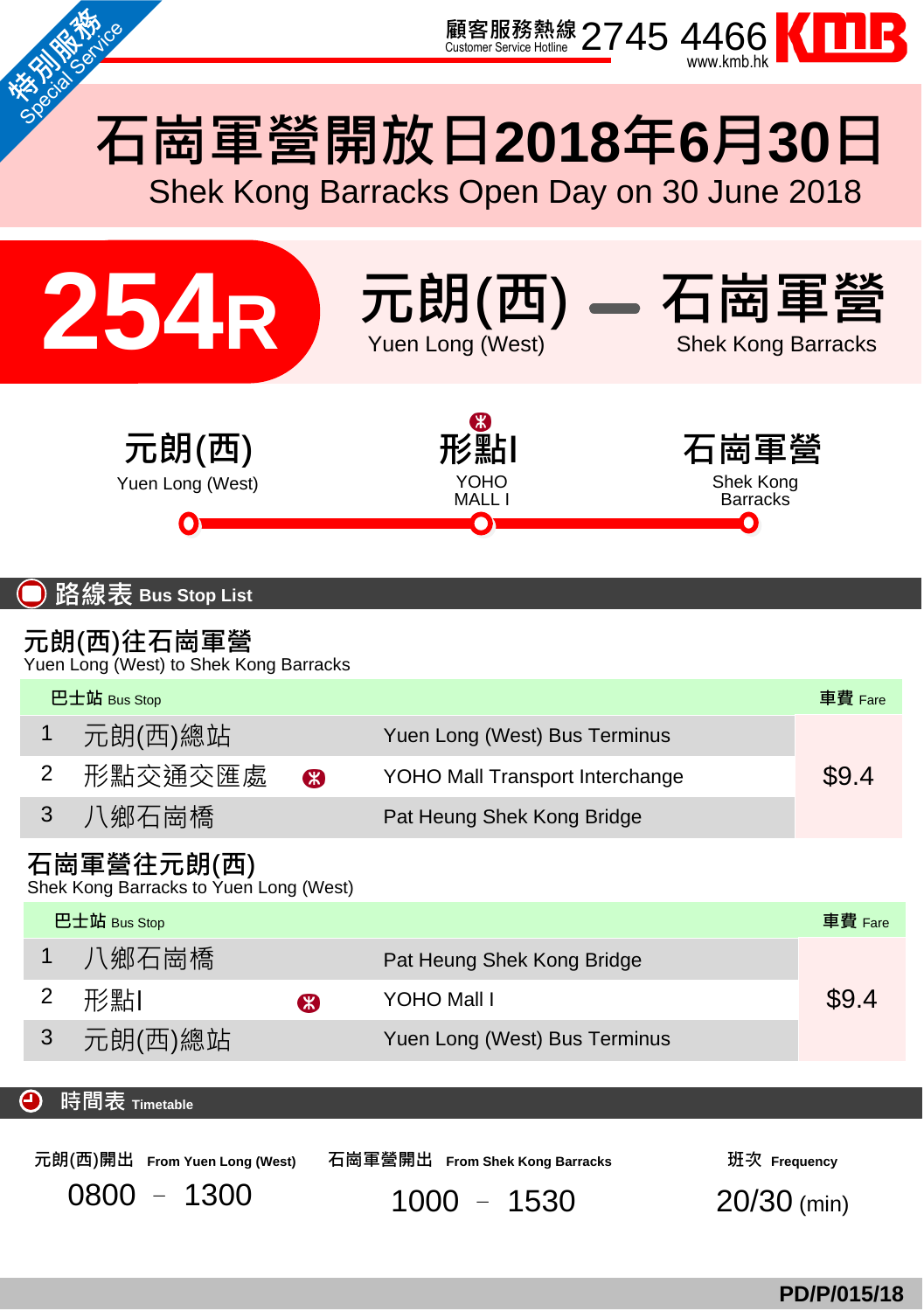

Yuen Long (West)

Ω







### 乘客可於形點I乘搭九巴往返港九各區

Passengers can take the following KMB routes to YOHO Mall I

| 68M         | 荃灣站 63<br><b>Tsuen Wan Station</b>                                         |  |
|-------------|----------------------------------------------------------------------------|--|
| 68E         | 青衣站 3<br><b>TsIng Yi Station</b>                                           |  |
| <b>269D</b> | 城隧轉車站/ 沙田市中心/瀝源<br>Shing Mun Tunnels Interchange/ Sha Tin Central/Lek Yuen |  |
| 276/276P    | 上水站 3<br><b>Sheung Shui Station</b>                                        |  |
| <b>B1</b>   | 落馬洲站 (福田口岸) ❸<br>Lok Ma Chau Station (Futian Checkpoint)                   |  |
| <b>68X</b>  | 美孚/ 長沙灣/ 深水埗<br>Mei Foo/ Cheung Sha Wan/ Sham Shui Po                      |  |
| <b>268X</b> | 旺角/油麻地/佐敦<br>Mongkok/ Yau Ma Tei/ Jordan                                   |  |
| <b>268C</b> | 黃大仙/九龍灣/觀塘<br>Wong Tai Sin/ Kowloon Bay/ Kwun Tong                         |  |
| 968         | 中環/ 灣仔/ 銅鑼灣<br>Central/ Wan Chai / Causeway Bay                            |  |

#### 九巴月票適用於本路線 Valid for KMB Monthly Pass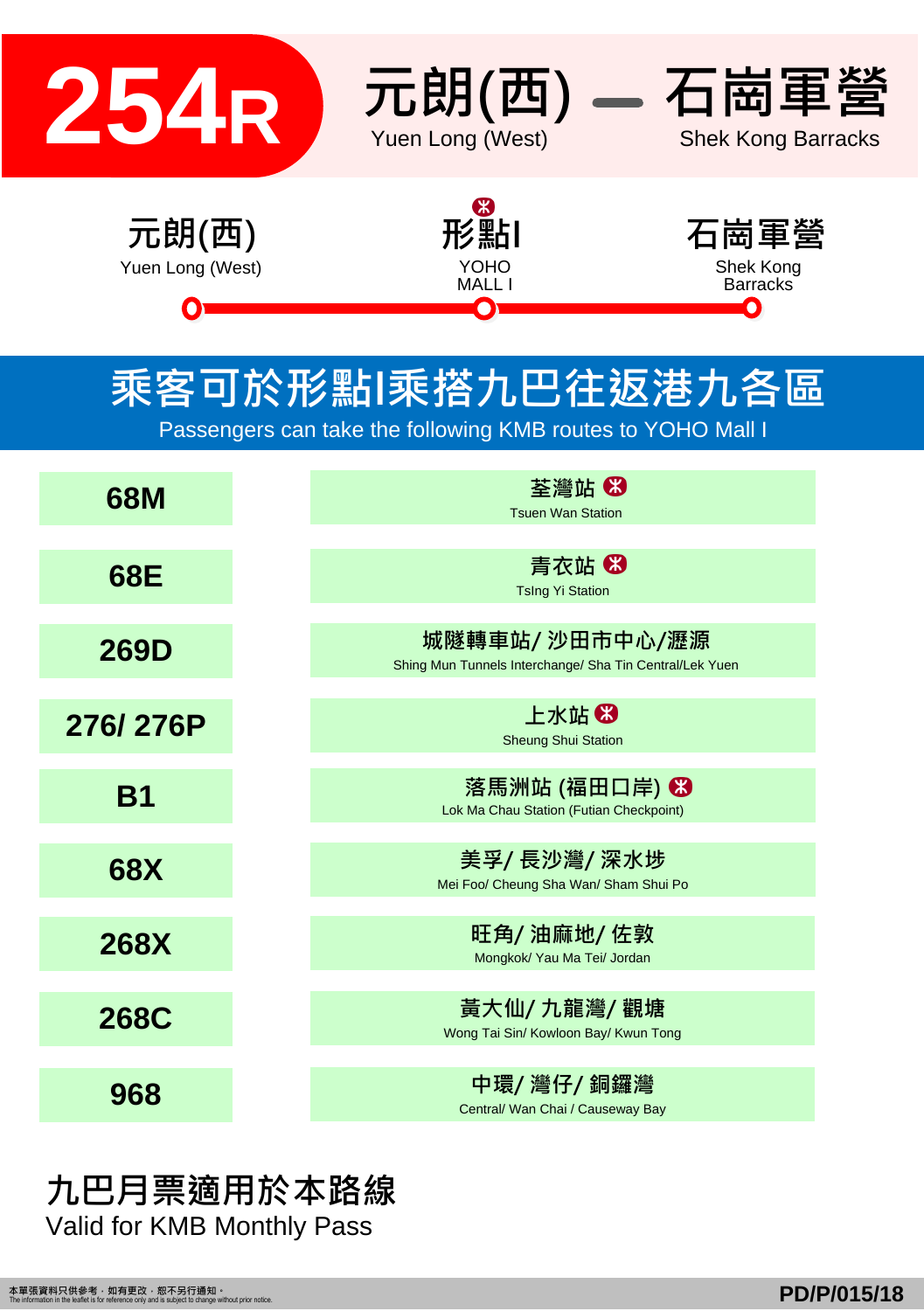







# **R78**

### 特別巴士服務

**Special Bus Service**

| 路線   | 粉嶺站 往 新圍軍營 (循環線)                                                                 |
|------|----------------------------------------------------------------------------------|
| 日期   | 2018年6月30日                                                                       |
| 服務時間 | 粉嶺站開: 1:00 PM 至 5:45 PM · 每隔 6 至 10 分一班<br>班次視乎交通及需求情況而適當調整                      |
| 行程   | 粉嶺站 往 新圍軍營 (循環線):<br><b>經粉嶺車站路,沙頭角公路 (龍躍頭段), 迴旋處, 沙頭角公路</b><br>(龍躍頭段),新運路,粉嶺車站路。 |
| 車資   | \$7.50                                                                           |
| 停站位置 | 粉嶺站<br>(1)<br>新圍軍營<br>2)                                                         |

| Route                              | Fanling Station to San Wai Barracks (Circular)                                                                                                                                                             |  |
|------------------------------------|------------------------------------------------------------------------------------------------------------------------------------------------------------------------------------------------------------|--|
| <b>Date</b>                        | 30 June 2018                                                                                                                                                                                               |  |
| <b>Service Hours</b>               | From Fanling Station: 1:00PM to 5:45PM Every 6-10 minutes<br>Frequency may be adjusted to suit traffic requirements                                                                                        |  |
| Fare                               | \$7.50                                                                                                                                                                                                     |  |
| Routeing                           | <b>Fanling Station to San Wai Barracks (Circular):</b><br>via Fanling Station Road, Sha Tau Kok Road – Lung Yeuk Tau, roundabout, Sha<br>Tau Kok Road - Lung Yeuk Tau, San Wan Road, Fanling Station Road. |  |
| <b>En-Route Bus</b><br><b>Stop</b> | (1) Fanling Station<br>(2) San Wai Barracks                                                                                                                                                                |  |